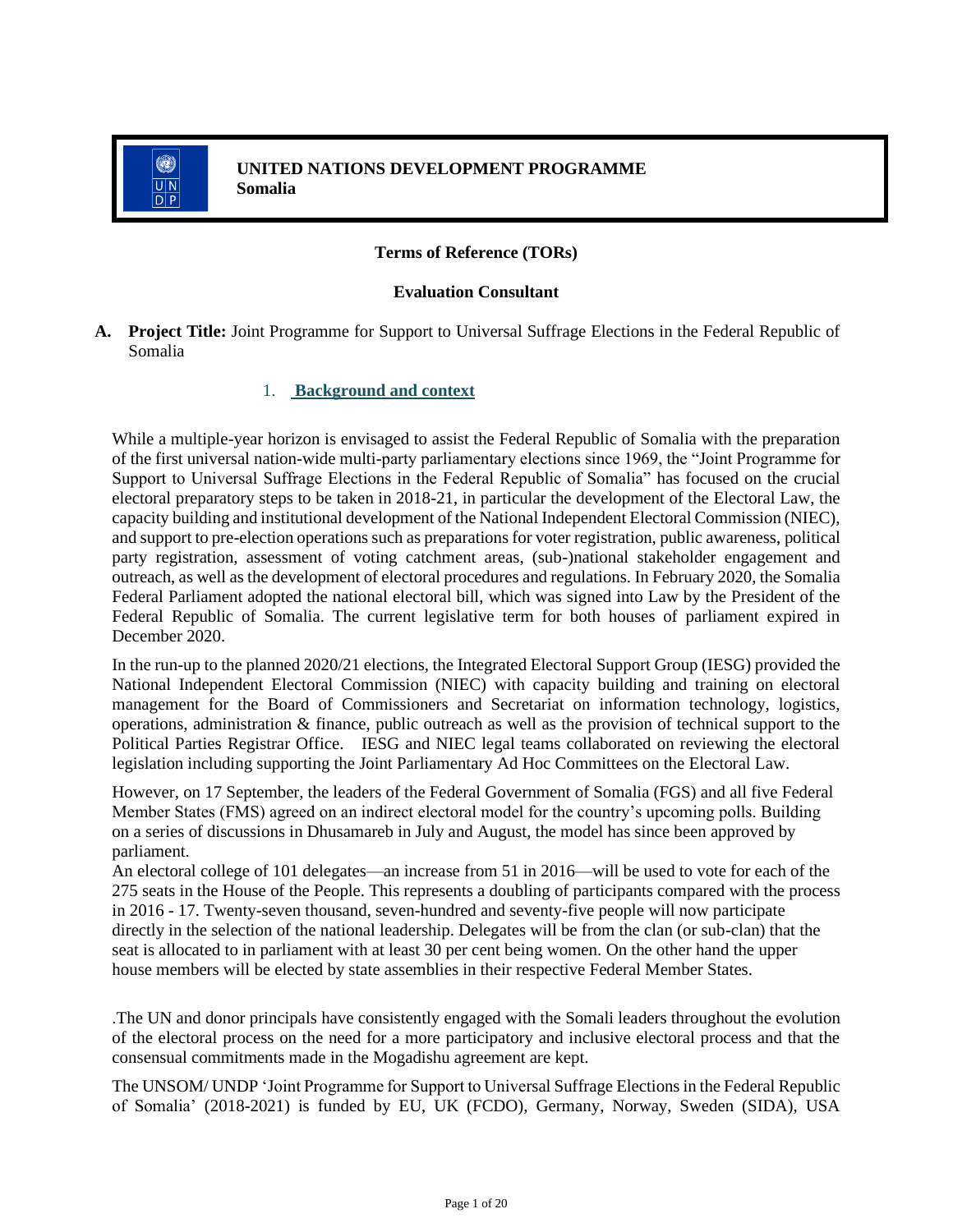(USAID) and UNDP with a budget of 37,136,551

The primary implementing agency of this project Somalia National Independent Election Commission (NIEC) and will end in December 2021. The project is aligned to both national priorities and UN Strategic Frameworks (UNSF) that existed during the development of the project. The project specifically contributes to outcome two: Deepening federalism and state-building, supporting conflict resolution and reconciliation, and preparing for universal elections of UNDP UNDP Country Program Document (CPD). The project covered across all Federal Member States and Federal Government of Somalia.

The Project's outputs are defined as:

Output 1: The institutional capacity of the NIEC is strengthened. Output 2: NIEC supported to enhance public awareness of electoral processes, including promotion of women's participation; Output 3: Support to the NIEC's operational planning  $\&$  management functions; Output 4 : Establishment of permanent NIEC office facilities; Output 5: Development of an enabling electoral legal framework supported; Output 6: Project Management Support.

The project adopted UNDP gender strategy 2018-2021 on its implementation approaches to make sure that gender equality is mainstreamed. More emphasize was also given to the marginalized communities including Internally Displace Persons and Minority Communities on their to register and vote in elections.

UNDP intends to hire an individual international consultant to undertake a terminal evaluation of the project. The objective of the evaluation is to assess the impact of the project so far (results, achievements, constraints), to provide information on the effectiveness, relevance and value added of the support provided to NIEC since 2018, and to receive recommendations for the design of a follow up project for the period 2022-2025. The evaluation will also provide project donors with an assessment of the use of their resources.

### **2. Evaluation purpose, scope, and objectives**

The evaluation consultant will conduct an independent terminal evaluation exercise of the "Joint Programme for Support to Universal Suffrage Elections in the Federal Republic of Somalia" with regard to its support to the NIEC in collaboration with the key stakeholders (UNDP, NIEC, UNSOM and donors).

The project has been implemented from January 2018 to the present across the nation and the evaluation will focus on the entire implementation period and coverage areas including all Federal member States and Banadir region where the main office NIEC is located.

UNDP commissions evaluations to capture and demonstrate evaluative evidence of its contributions to development results. This evaluation is carried out under the UNDP Evaluation Policy<sup>1</sup> and the UNDP evaluation guidelines<sup>2</sup>. The purpose of the evaluation is to provide UNDP, project partners and stakeholders with an overall independent assessment of the performance of the electoral support project. This will provide evaluative evidence of the relevance, effectiveness, efficiency and sustainability of current programme, which can be used by UNDP and its partners to strengthen existing programmes and to set the stage for new initiatives. The evaluation serves an important accountability function, providing national stakeholders and partners in Somalia with an impartial assessment of the results of UNDP governance support in line with national priorities, corporate strategies and UN electoral assistance policies.

<sup>1</sup> http://web.undp.org/evaluation/policy.shtml

<sup>2</sup> <https://www.undp.org/accountability/evaluation>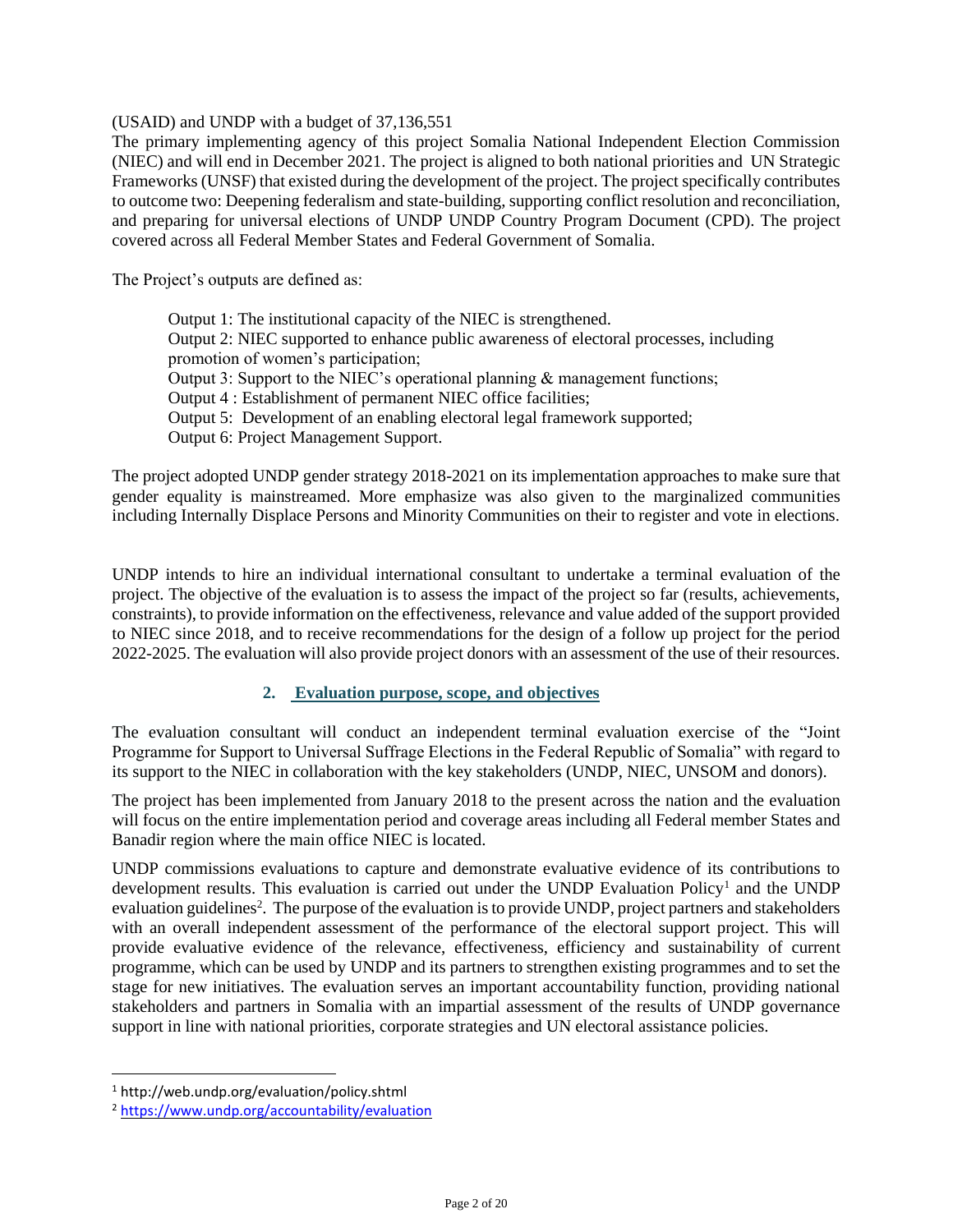In assessing the degree to which the project met its intended outcomes and results, the evaluation will provide key lessons about successful implementation approaches and operational practices, as well as highlight areas where the project performed less effectively than anticipated.

The results of the evaluation will draw lessons that will inform the Somali Federal Government-NIEC, donors, UNDP and UNSOM as the key stakeholders of this evaluation. The evaluation will generate knowledge from the implementation of the project and reflect on challenges and lessons learnt. It will also propose actionable recommendations for future programming related to the next phase of the electoral support project.

The evaluation will specifically focus on the following:

- An in-depth review of implementation of various project outcomes and outputs outlined in the project document with a view to identifying the level of achievement as well as an analysis of factors in case the set benchmarks were not fulfilled.
- Review the extent by which the project has contributed to gender equality and women's empowerment and other cross-cutting issues addressed during project planning and implementation.
- Assess the quality of partnerships, national ownership, and sustainability vis-à-vis the strategy in the project document, identify if they were gaps and document a lesson for future referencing.
- Extent of intended and unintended changes in development (condition/outcome) between the completion of outputs and achievement of impacts
- Review the oversight, reporting and monitoring structures designed to support the project strategies
- Extract the lessons learned and best practices that can be considered in planning and design of future project phase and recommendations that can be applied projects with the same nature.

### **3. Evaluation criteria and key guiding questions**

The evaluation questions are based on the Organisation for Economic Co-operation and Development (OECD), Development Assistance Committee's (DAC) evaluation criteria, which have been adapted to the context. The following key questions will guide the end of project evaluation:

### **i. Relevance**

- To what extent was the project in line with the national development priorities, the country programme's outputs and outcomes, the UNDP Strategic Plan and the SDGs?
- To what extent does the project contribute to the theory of change for the relevant country programme outcome?
- To what extent were lessons learned from other relevant projects considered in the project's design?
- To what extent were perspectives of those who could affect the outcomes, and those who could contribute information or other resources to the attainment of stated results, taken into account during the project design processes?
- To what extent does the project contribute to gender equality, the empowerment of women and the human rights-based approach?
- To what extent has the project been appropriately responsive to political, legal, economic, institutional, etc., changes in the country?

### ii. **Coherence**

• ?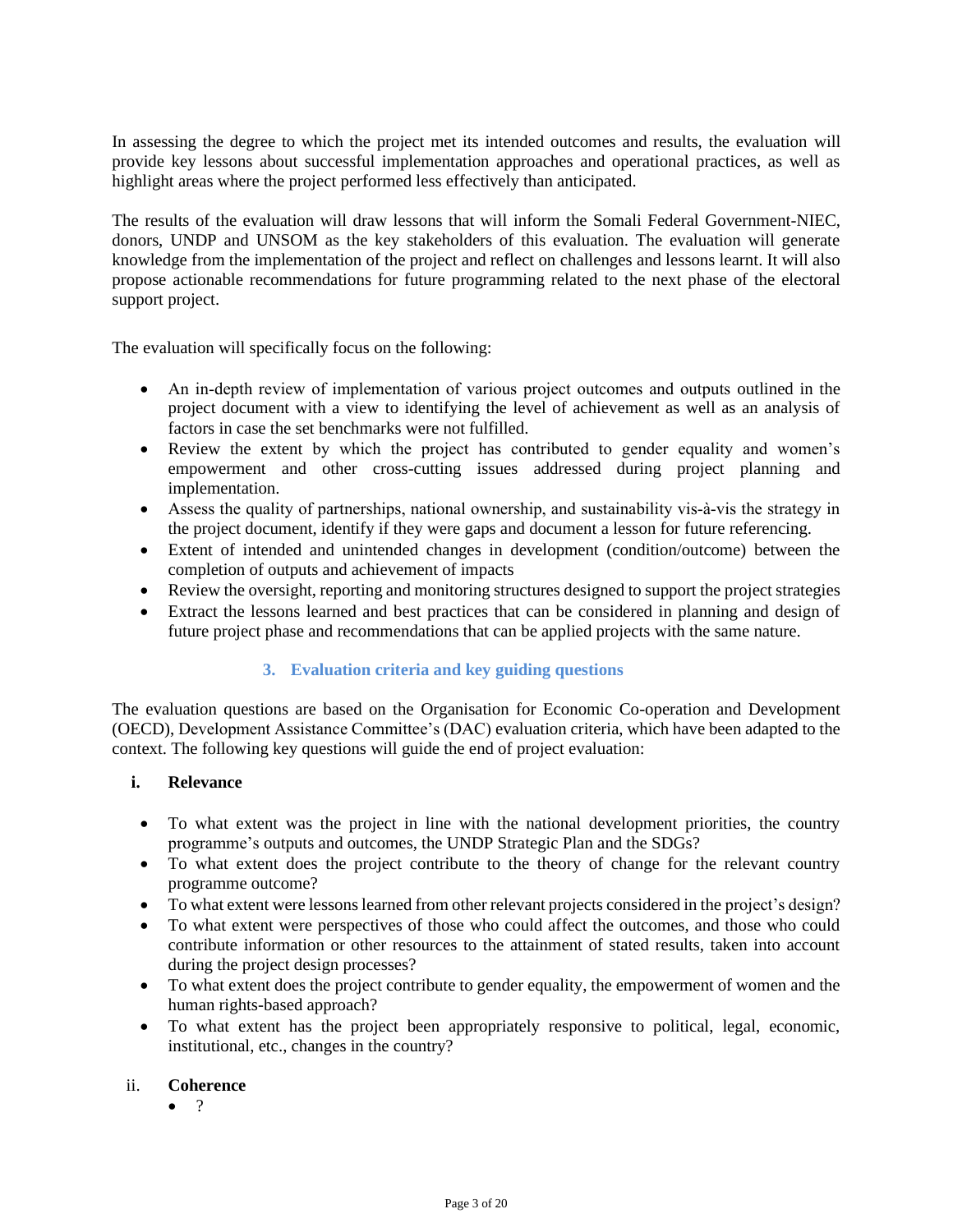- How well does the intervention fit?
- How compatible was the project to other interventions in the country?
- To what extent did the intervention support or undermine policies?
- What synergies or interlinkages benefitted from this project within UNDP and externally? This includes complementarity, harmonization and co-ordination with others, and the extent to which the intervention is adding value while avoiding duplication of effort.

## **iii. Effectiveness**

- What factors have contributed to achieving or not achieving intended country programme outputs and outcomes?
- To what extent has the UNDP partnership strategy been appropriate and effective? What factors contributed to effectiveness or ineffectiveness?
- •
- In which areas does the project have the greatest/fewest achievements? Why and what have been the supporting/ constraining factors? How can the project build on or expand these achievements?
- What, if any, alternative strategies would have been more effective in achieving the project's objectives?
- Are the projects objectives and outputs clear, practical and feasible within its frame?
- To what extent have stakeholders been involved in project implementation?
- To what extent are project management and implementation participatory and is this participation contributing towards achievement of the project objectives?
- To what extent has the project been appropriately responsive to the needs of the national constituents and changing partner priorities?
- To what extent has the project contributed to gender equality, the empowerment of women and the realization of human rights?

### **iv. Efficiency**

- To what extent was the project management structure as outlined in the project document efficient in generating the expected results?
- To what extent have the UNDP project implementation strategy and execution been efficient and cost-effective?
- To what extent has there been an economical use of financial and human resources? Have resources (funds, human resources, time, expertise, etc.) been allocated strategically to achieve outcomes?
- •
- To what extent have resources been used efficiently? Have activities supporting the strategy been cost-effective?
- To what extent have project funds and activities been delivered in a timely manner?
- To what extent do the M&E systems utilized by UNDP ensure effective and efficient project management?

### **v. Sustainability**

- Are there any financial, social or political risks that may jeopardize the sustainability of project outputs?
- To what extent will financial and economic resources be available to sustain the benefits achieved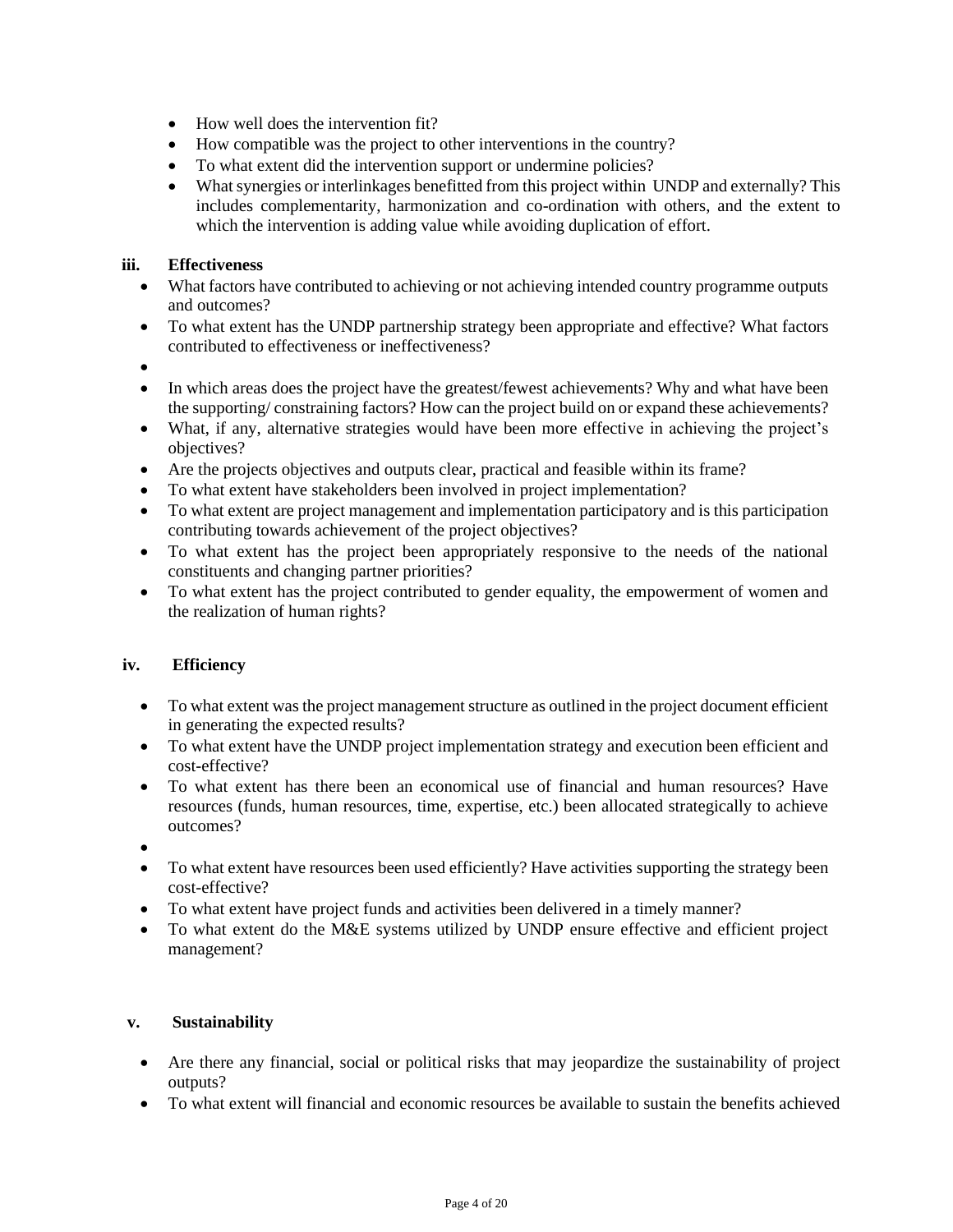by the project?

- Do the legal frameworks, policies and governance structures and processes within which the project operates pose risks that may jeopardize sustainability of project benefits?
- To what extent do mechanisms, procedures and policies exist to allow primary stakeholders to carry forward the results attained on gender equality, empowerment of women, human rights and human development?
- To what extent do stakeholders support the project's long-term objectives?
- To what extent are lessons learned being documented by the project team on a continual basis and shared with appropriate parties who could learn from the project?
- To what extent do UNDP interventions have well-designed and well-planned exit strategies?
- What could be done to strengthen exit strategies and sustainability?

### **vi. Impact**

- Evaluate the extent to which the project generated positive or negative, intended, and unintended effects on its wider peacebuilding and democratic governance and its contribution towards the wider objectives outlined in the project document.
- I. Disability:

**▪** Were persons with disabilities consulted and meaningfully involved in programme planning and implementation?

- What proportion of the beneficiaries of a programme were persons with disabilities?
- What barriers did persons with disabilities face?
- Was a twin-track approach adopted?

Guiding evaluation questions will be further refined by the evaluator and agreed with UNDP evaluation stakeholders in the inception report.

# **4. Methodology**

The project evaluation will be conducted by an independent international evaluator procured by UNDP under an individual consultancy contract. The Project Evaluation Reference group including project stakeholders (executive, supplier, and beneficiary) shall guide and oversee the overall direction of the consultancy. The evaluator is expected to follow a participatory and consultative approach. The evaluation must provide evidence‐based information that is credible, reliable, and useful. The evaluation will provide quantitative and qualitative data through but not limited to the following methods:

- Desk study and review of all relevant project documentation including project documents, annual work- plans, project progress reports, project monitoring reports (from third party monitors) annual project reports, minutes of project board meetings, reports of consultancies and events.
- In depth interviews to gather primary data from key stakeholders (men and women) using a structured methodology.
- Considering the effects of the COVID-19 pandemic, virtual focus group discussions with project beneficiaries (men and women) and other stakeholders will be conducted.
- Interviews with relevant key informants. All interviews with men and women should be undertaken in full confidence and anonymity. The final evaluation report should not assign specific comments to individuals
- **Data review and analysis** of monitoring and other data sources and methods. To ensure maximum validity, reliability of data (quality) and promote use, the evaluation team will ensure triangulation of the various data sources.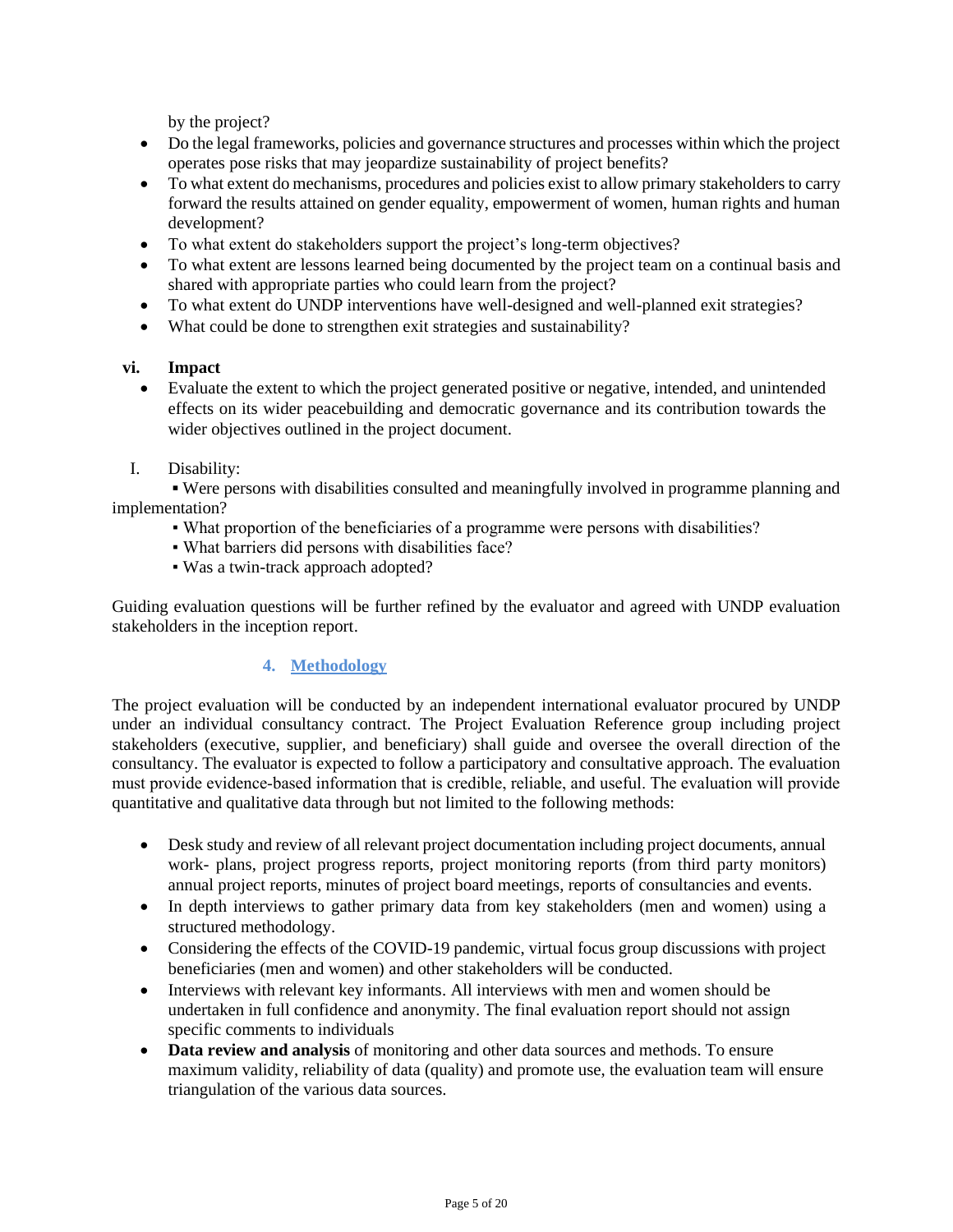• **Gender and human rights lens**. All evaluation products need to address gender, disability, and human right issues.

The final methodological approach including interview schedule, field visits and data to be used in the evaluation should be clearly outlined in the inception report and fully discussed and agreed between UNDP, key stakeholders and the evaluators

As of 11 March 2020, the World Health Organization (WHO) declared COVID-19 a global pandemic as the new coronavirus rapidly spread to all regions of the world. As the consultancy is homebased, the evaluator should develop a methodology that takes this into account the conduct of the evaluation virtually and remotely, including the use of remote interview methods and extended desk reviews, data analysis, surveys and evaluation questionnaires. This should be detailed in the Inception report and agreed with the Evaluation Manager. Consideration should be taken for stakeholder availability, ability or willingness to be interviewed remotely. In addition, their accessibility to the internet/ computer may be an issue as many government and national counterparts may be working from home. These limitations must be reflected in the evaluation report. Remote interviews may be undertaken through telephone or online (skype, zoom etc.).

### **5. Evaluation products (deliverables)**

The following deliverables are expected:

- 1. **Evaluation inception report (10-15 pages).** The inception report should be carried out following and based on preliminary discussions with UNDP Programme Oversight and Quality Assurance Unit (POQA), Inclusive Politics Portfolio, UN IESG, UNSOM (PAMG), NIEC and donors after the desk review, and should be produced before the evaluation starts (before any formal evaluation interviews, survey distribution or field visits).
- 2. **Evaluation debriefings.** Immediately following an evaluation, the evaluator will provide a debriefing to the same stakeholders, focusing on the main results and recommendations of the evaluation
- 3. **Draft evaluation report** (40 to 60 pages including executive summary). The evaluation manager, the reference group, UNDP, UN IESG and key stakeholders in the evaluation should review the draft evaluation report and provide an amalgamated set of comments to the evaluator within one week, addressing the content required and quality criteria.
- 4. **Evaluation report audit trail.** Comments and changes by the evaluator in response to the draft report should be retained by the evaluator to show how they have addressed comments.
- 5. **Final evaluation report.** The evaluator will send the final evaluation report to the evaluation manager, the reference group, UNDP, UN IESG and UNSOM (PAMG) team after having received the consolidated comments on the draft report. The international consultant will be overall responsible for the preparation of the final report.
- 6. **Presentations to** the evaluation manager, the reference group, UNDP, UN IESG and UNSOM (PAMG), donors and other key stakeholders.

Standard templates that need to be followed are provided in the Annexes section. It is expected that the evaluator will follow the UNDP evaluation guidelines and ensure that all the required quality assessment criteria outlined in section 6 are addressed in the evaluation report.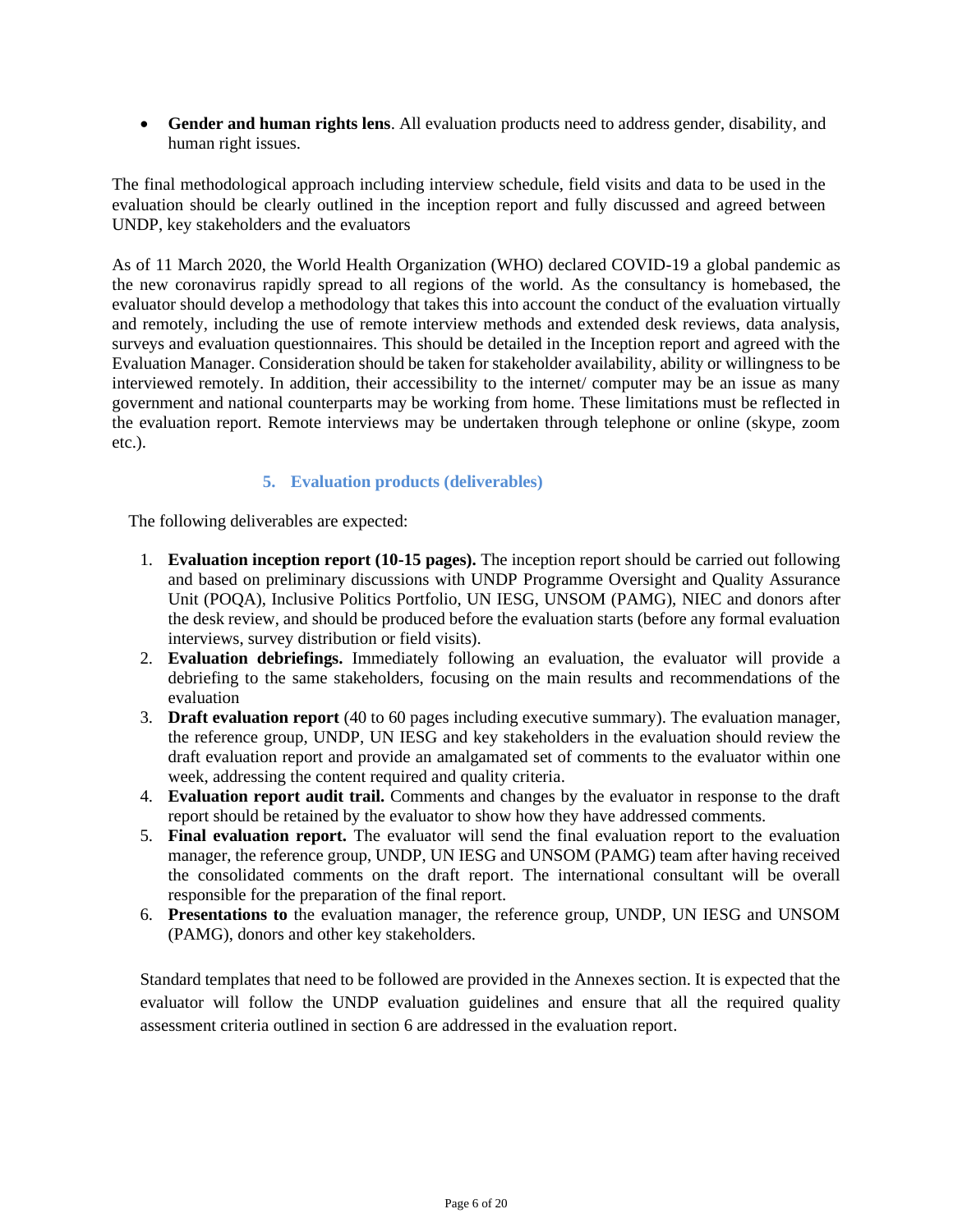In line with the UNDP's financial regulations, when determined by the Country Office and/or the consultant that a deliverable or service cannot be satisfactorily completed due to the impact of COVID-19 and limitations to the evaluation, that deliverable or service will not be paid. Due to the current COVID-19 situation and its implications, a partial payment may be considered if the consultant invested time towards the deliverable but was unable to complete it, due to circumstances beyond his/her control.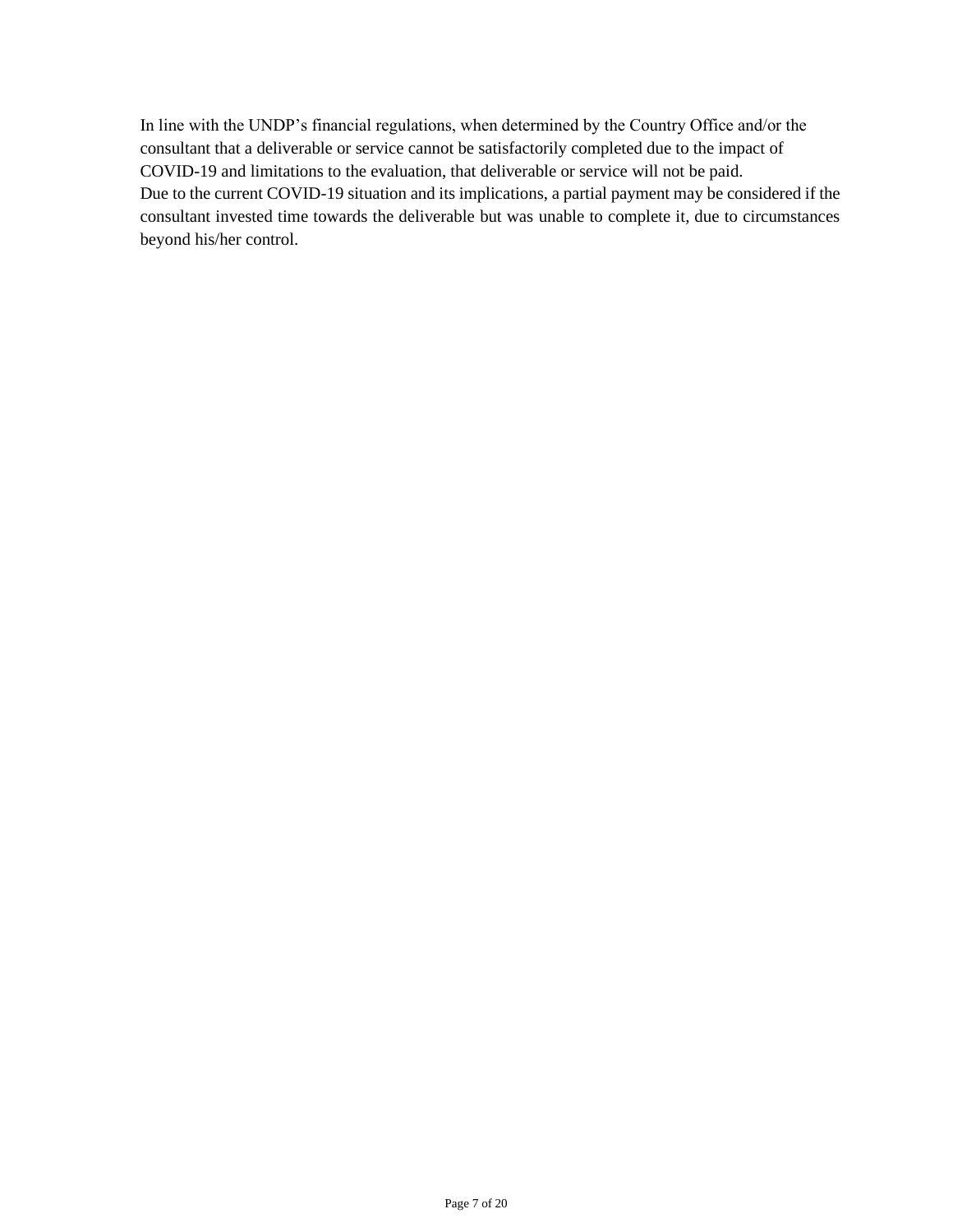# **Evaluation Products (Deliverables)**

The key deliverables are summarized in the table below:

| <b>Deliverables</b> | <b>Content</b>                                                                                                                                                                                                                                                                                                                                                                                                                                                                                                                                                                                                                                                                                                                                                                                                                                                                                                                                                                                                                                                                                                                                                                                                                                                                                                                                                                                                                                                                                                                                                                                                                                                                                                              | <b>Estimated</b><br><b>Duration</b><br>to<br>Complete<br>(days) | <b>Target</b><br>Due<br>dates | <b>Responsibilities</b>                                      | % of total<br>professional<br>fee |
|---------------------|-----------------------------------------------------------------------------------------------------------------------------------------------------------------------------------------------------------------------------------------------------------------------------------------------------------------------------------------------------------------------------------------------------------------------------------------------------------------------------------------------------------------------------------------------------------------------------------------------------------------------------------------------------------------------------------------------------------------------------------------------------------------------------------------------------------------------------------------------------------------------------------------------------------------------------------------------------------------------------------------------------------------------------------------------------------------------------------------------------------------------------------------------------------------------------------------------------------------------------------------------------------------------------------------------------------------------------------------------------------------------------------------------------------------------------------------------------------------------------------------------------------------------------------------------------------------------------------------------------------------------------------------------------------------------------------------------------------------------------|-----------------------------------------------------------------|-------------------------------|--------------------------------------------------------------|-----------------------------------|
| Inception<br>Report | Maximum 15 pages based on an understanding of the ToRs, initial meetings with the<br>UNDP programme unit and the desk review, evaluators should develop an inception<br>report. Inception report should include the followings.                                                                                                                                                                                                                                                                                                                                                                                                                                                                                                                                                                                                                                                                                                                                                                                                                                                                                                                                                                                                                                                                                                                                                                                                                                                                                                                                                                                                                                                                                             | 10                                                              | 01 July<br>2021               | Evaluator<br>to<br>submit to<br>the<br>evaluation<br>manager | 20%                               |
|                     | 1. Background and context illustrating the understanding of the project/outcome to be<br>evaluated.<br>2. Evaluation objective, purpose and scope. A clear statement of the objectives of the<br>evaluation and the main aspects or elements of the initiative to be examined.<br>3. Evaluation criteria and questions. The criteria the evaluation will use to assess<br>performance and rationale. The stakeholders to be met and interview questions should<br>be included and agreed as well as a proposed schedule for field site visits.<br>4. Evaluability analysis. Illustrate the evaluability analysis based on formal (clear<br>outputs, indicators, baselines, data) and substantive (identification of problem<br>addressed, theory of change, results framework) and the implication on the proposed<br>methodology.<br>5. Cross-cutting issues. Provide details of how cross-cutting issues will be evaluated,<br>considered and analysed throughout the evaluation. The description should specify how<br>methods for data collection and analysis will integrate gender considerations, ensure<br>that data collected is disaggregated by sex and other relevant categories, and employ a<br>diverse range of data sources and processes to ensure inclusion of diverse stakeholders,<br>including the most vulnerable where appropriate.<br>Evaluation approach and methodology, highlighting the conceptual models adopted<br>with a description of data-collection methods, $31$ sources and analytical approaches to<br>be employed, including the rationale for their selection (how they will inform the<br>evaluation) and their limitations; data-collection tools, instruments and protocols; and |                                                                 |                               | Evaluation<br>reference group<br>to review                   |                                   |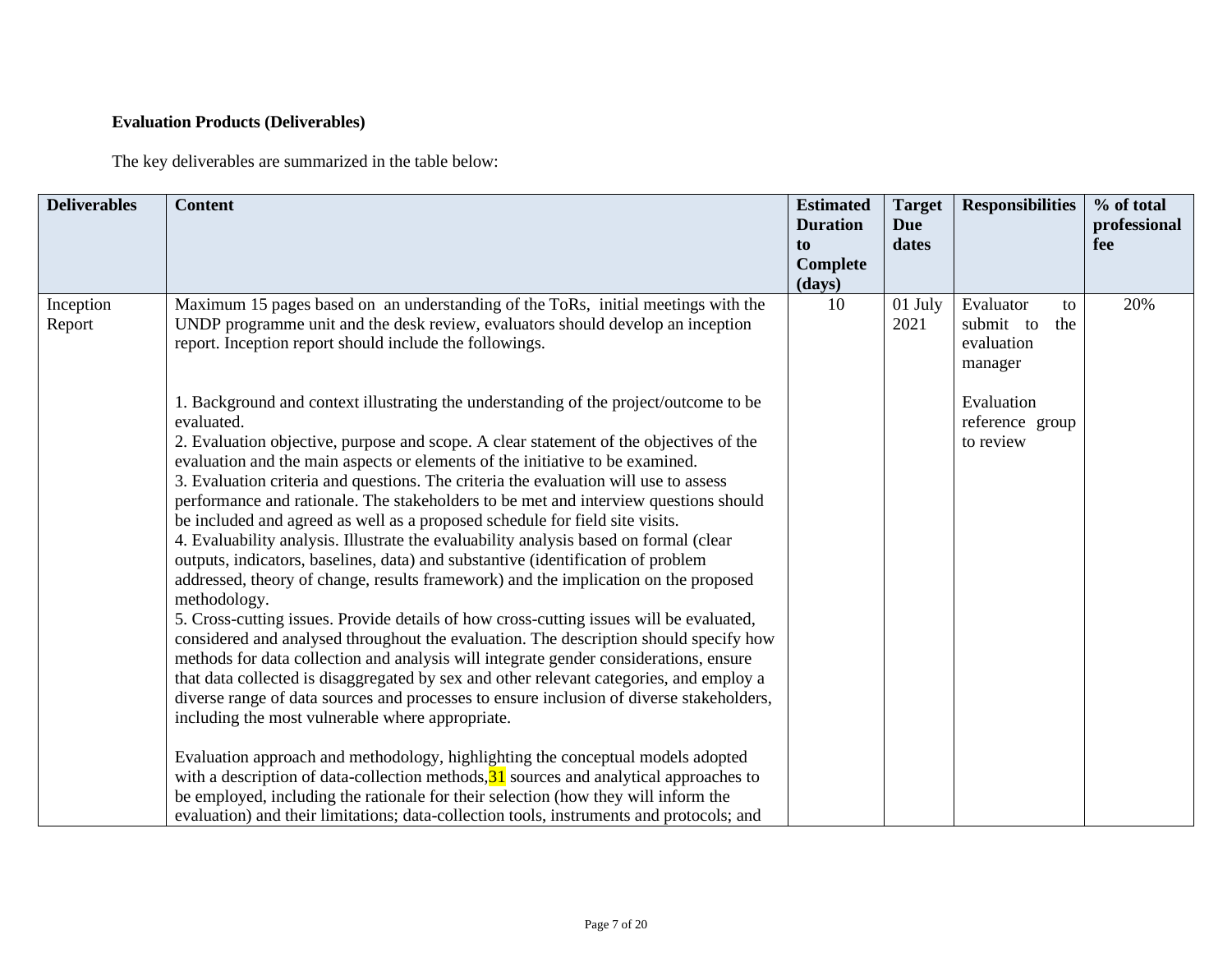|                                 | discussion of reliability and validity for the evaluation and the sampling plan, including<br>the rationale and limitations.<br>7. Evaluation matrix. This identifies the key evaluation questions and how they will be<br>answered via the methods selected.<br>8. A revised schedule of key milestones, deliverables and responsibilities including the<br>evaluation phases (data collection, data analysis and reporting).<br>9. Detailed resource requirements tied to evaluation activities and deliverables detailed<br>in the workplan. Include specific assistance required from UNDP such as providing<br>arrangements for visiting particular field offices or sites<br>10. Outline of the draft/final report as detailed in the guidelines and ensuring quality<br>and usability (outlined below). The agreed report outline should meet the quality goals<br>outlined in these guidelines and also meet the quality assessment requirements outlined<br>in section 6. |    |                      |                                                                                                                                                           |     |
|---------------------------------|------------------------------------------------------------------------------------------------------------------------------------------------------------------------------------------------------------------------------------------------------------------------------------------------------------------------------------------------------------------------------------------------------------------------------------------------------------------------------------------------------------------------------------------------------------------------------------------------------------------------------------------------------------------------------------------------------------------------------------------------------------------------------------------------------------------------------------------------------------------------------------------------------------------------------------------------------------------------------------|----|----------------------|-----------------------------------------------------------------------------------------------------------------------------------------------------------|-----|
| Data Collection<br>and Analysis | Field data collection and all interviews, recording and analysis will be delivered to<br>UNDP and remain the property of UNDP<br>The data from the field will be collected to the furthest extent possible through digital<br>devices & remote surveys, virtual consultations conducted through video<br>communication and audio conferencing and other IT collaboration tools to be used in a<br>situation of remote work environment. Thus, UNDP will facilitate the online meetings<br>with stakeholders.                                                                                                                                                                                                                                                                                                                                                                                                                                                                       | 10 | 31 July<br>2021      | Home<br>based-<br>Evaluator<br>to<br>undertake<br>remotely<br><b>UNDP</b><br>will<br>facilitate<br>the<br>online meetings<br>with<br>stakeholders.        | 30% |
| A Draft<br>Evaluation<br>Report | A draft report informing all key stakeholders and describing the findings and<br>recommendations for future intervention strategies, lessons learned and best practices.                                                                                                                                                                                                                                                                                                                                                                                                                                                                                                                                                                                                                                                                                                                                                                                                           | 10 | 15<br>August<br>2021 | Evaluator<br>to<br>submit to<br>the<br>evaluation<br>manager<br>Evaluation<br>reference group<br>to review the<br>draft report and<br>provide<br>comments | 20% |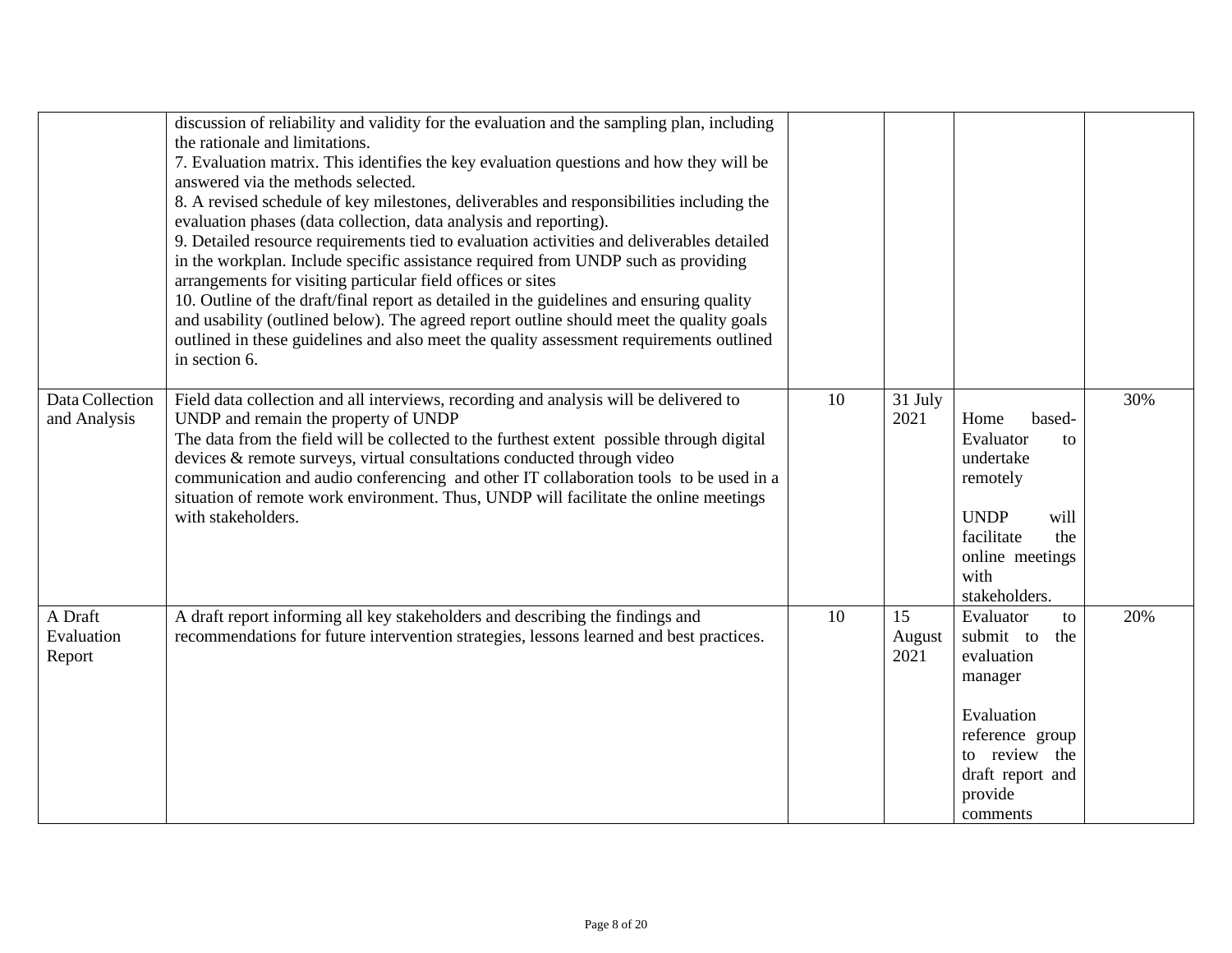|                                                                                                                                                                                                                                                                                                                                                                                                                                                                                                                                                                                                                                                                                                                                                                                                                                                                                                                                                                                                                                                                                                                                                                                                                                                                                                                                                                                                                                                                                                                                                                                                                                                                                                                                                                                                                                                                                                                                                                                                                                                                                                          |                |                      | Evaluator<br>to                                                                                            |     |
|----------------------------------------------------------------------------------------------------------------------------------------------------------------------------------------------------------------------------------------------------------------------------------------------------------------------------------------------------------------------------------------------------------------------------------------------------------------------------------------------------------------------------------------------------------------------------------------------------------------------------------------------------------------------------------------------------------------------------------------------------------------------------------------------------------------------------------------------------------------------------------------------------------------------------------------------------------------------------------------------------------------------------------------------------------------------------------------------------------------------------------------------------------------------------------------------------------------------------------------------------------------------------------------------------------------------------------------------------------------------------------------------------------------------------------------------------------------------------------------------------------------------------------------------------------------------------------------------------------------------------------------------------------------------------------------------------------------------------------------------------------------------------------------------------------------------------------------------------------------------------------------------------------------------------------------------------------------------------------------------------------------------------------------------------------------------------------------------------------|----------------|----------------------|------------------------------------------------------------------------------------------------------------|-----|
|                                                                                                                                                                                                                                                                                                                                                                                                                                                                                                                                                                                                                                                                                                                                                                                                                                                                                                                                                                                                                                                                                                                                                                                                                                                                                                                                                                                                                                                                                                                                                                                                                                                                                                                                                                                                                                                                                                                                                                                                                                                                                                          |                |                      | address<br>the                                                                                             |     |
|                                                                                                                                                                                                                                                                                                                                                                                                                                                                                                                                                                                                                                                                                                                                                                                                                                                                                                                                                                                                                                                                                                                                                                                                                                                                                                                                                                                                                                                                                                                                                                                                                                                                                                                                                                                                                                                                                                                                                                                                                                                                                                          |                |                      | comments                                                                                                   |     |
| Final evaluation report incorporating additions and comments provided<br>by all<br>Evaluation<br>stakeholders. The content and structure of the final analytical report will outline<br>findings, recommendations and lessons learnt covering the scope of the evaluation, and<br>will meet the requirements of the UNDP Evaluation Guidelines The evaluation report<br>should be complete and logically organized. It should be written clearly and be<br>understandable to the intended audience. The report should include the following:<br>6. The title and opening pages should provide the following basic<br>information: (i) name of the evaluation intervention; (ii) time<br>frame of the evaluation and date of the report; (iii) Somalia as<br>country of the evaluation intervention; (iv) names and<br>organizations of evaluators; (v) name of the organization<br>commissioning the evaluation.; (vi) acknowledgements;<br>7. Project and evaluation information details on second page (as<br>one page) A: Project Information i) Project title ii) Atlas ID iii)<br>Corporate outcome and output iv) country v) Region vi) Date<br>project document signed vii) Project dates (start/ planned end<br>date), viii) project budget, ix) Project expenditure at the time<br>of evaluation x) Funding source, xi) Implementing party, xii)<br>B: Evaluation Information xiii) Evaluation type (Project<br>evaluation), xiv) Final/midterm review/other xv) Period under<br>evaluation (start/end), xvi) Evaluators name, xvii) Evaluator<br>email address, xviii) Evaluation dates (start/completion).<br>Table of contents, including boxes, figures, tables and annexes<br>8.<br>with page references.<br>9. List of List of acronyms and abbreviations.<br>10. Executive summary (four-page maximum): A stand-alone<br>section of two to three pages that should: i) Briefly describe the<br>intervention of the evaluation the project ii) Explain the<br>purpose and objectives of the evaluation, including the<br>audience for the evaluation and the intended uses, iii) Describe | $\overline{5}$ | 31<br>August<br>2021 | Evaluator<br>to<br>submit to<br>the<br>evaluation<br>manager<br>Evaluation<br>reference group<br>to review | 30% |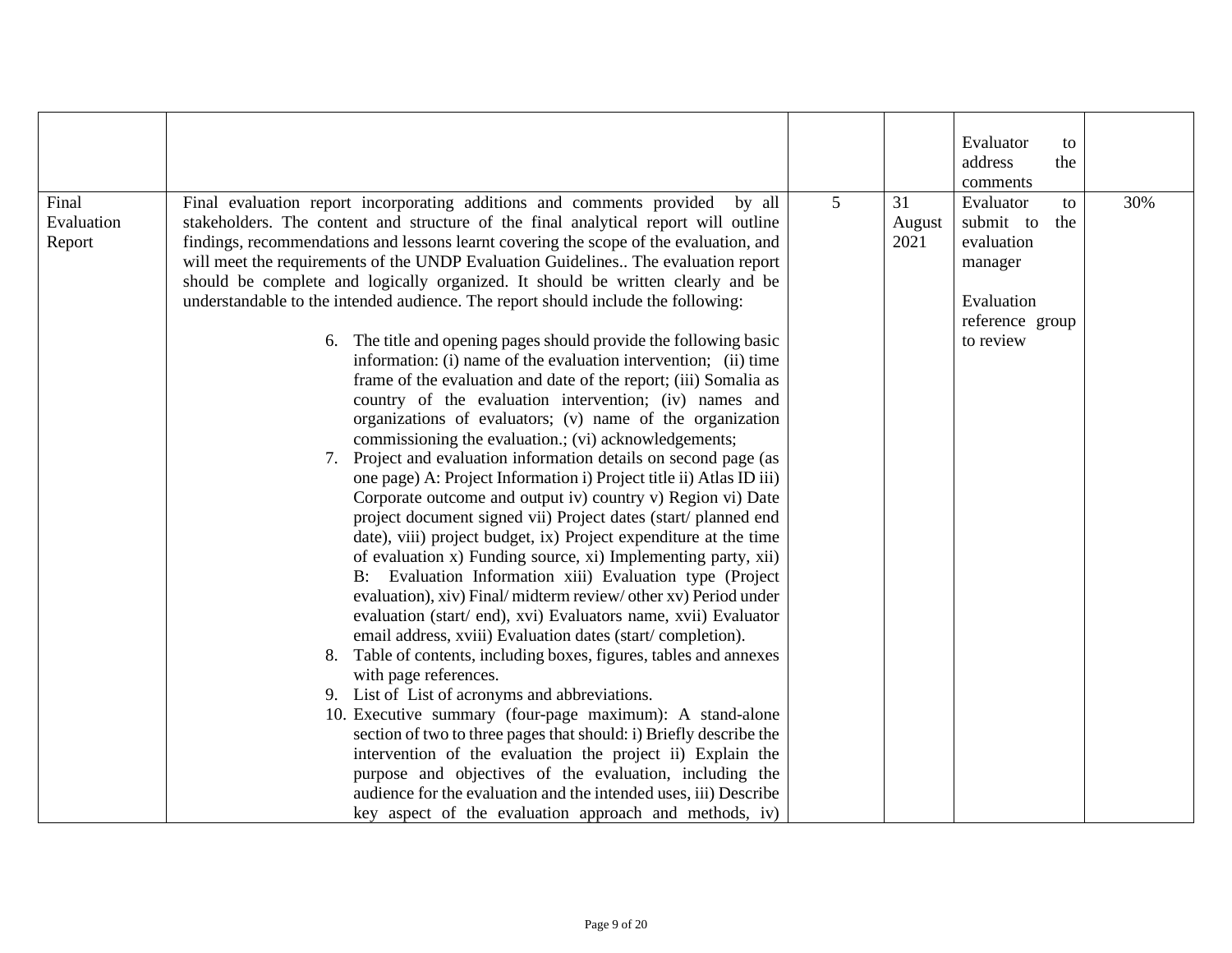| Summarize<br>principle<br>findings,<br>conclusions<br>and         |  |  |
|-------------------------------------------------------------------|--|--|
| recommendations, v) Include the evaluators' quality standards     |  |  |
| and assurance ratings.                                            |  |  |
| 11. Introduction should include i) Explain why the evaluation was |  |  |
| conducted (the purpose), why the intervention is being            |  |  |
| evaluated at this point in time, and why it addressed the         |  |  |
| questions it did, ii) Identify the primary audience or users of   |  |  |
| the evaluation, what they wanted to learn from the evaluation     |  |  |
| and why, and how they are expected to use the evaluation          |  |  |
| results, iii) Identify the intervention of the evaluation the     |  |  |
| project, iv) Acquaint the reader with the structure and contents  |  |  |
| of the report and how the information contained in the report     |  |  |
| will meet the purposes of the evaluation and satisfy the          |  |  |
| information needs of the report's intended users.                 |  |  |
| 12. Description of the intervention should provides the basis for |  |  |
|                                                                   |  |  |
| report users to understand the logic and assess the merits of the |  |  |
| evaluation methodology and understand the applicability of the    |  |  |
| evaluation results. The description needs to provide sufficient   |  |  |
| detail for the report user to derive meaning from the evaluation. |  |  |
| It should: i) Describe what is being evaluated, who seeks to      |  |  |
| benefit and the problem or issue it seeks to address, ii) Explain |  |  |
| the expected results model or results framework,                  |  |  |
| implementation strategies and the key assumptions underlying      |  |  |
| the strategy, ii) Link the intervention to national priorities,   |  |  |
| UNDAF priorities, corporate multi-year funding frameworks         |  |  |
| or Strategic Plan goals, iii) Identify the phase in the           |  |  |
| implementation of the intervention and any significant changes    |  |  |
| (e.g., plans, strategies, logical frameworks) that have occurred  |  |  |
| over time, and explain the implications of those changes for the  |  |  |
| evaluation, iv) Identify and describe the key partners involved   |  |  |
| in the implementation and their roles, v) Identify relevant       |  |  |
| cross-cutting issues addressed through the intervention, i.e.,    |  |  |
| gender equality, human rights, marginalized groups and            |  |  |
| leaving no one behind, vi) Describe the scale of the              |  |  |
| intervention, such as the number of components (e.g., phases      |  |  |
| of a project) and the size of the target population for each      |  |  |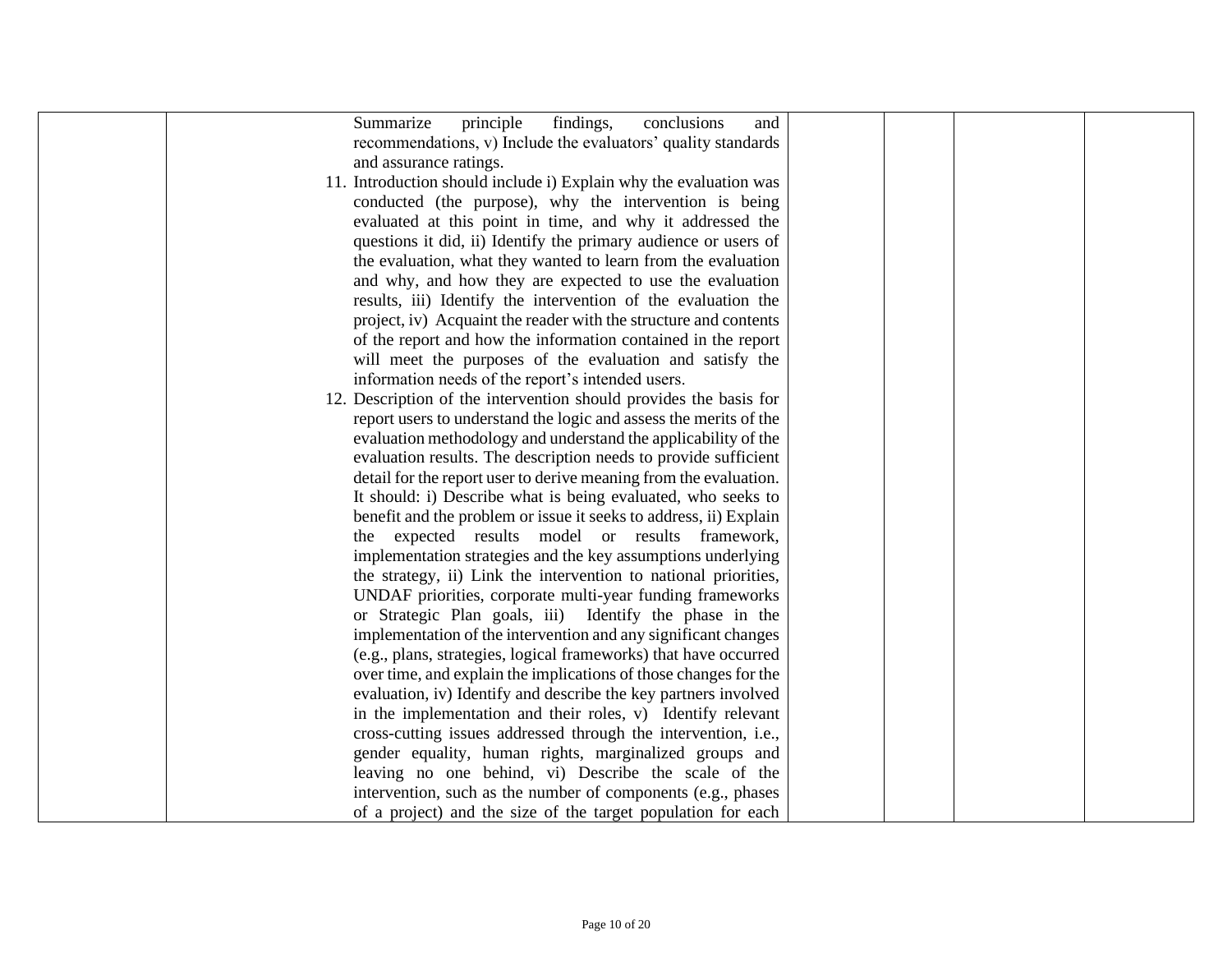| component, vii) Indicate the total resources, including human       |  |  |
|---------------------------------------------------------------------|--|--|
| resources and budgets, viii) Describe the context of the social,    |  |  |
| political, economic and institutional factors, and the              |  |  |
| geographical landscape within which the intervention operates       |  |  |
| and explain the effects (challenges and opportunities) those        |  |  |
| factors present for its implementation and outcomes, ix) Point      |  |  |
| out design weaknesses (e.g., intervention logic) or other           |  |  |
| implementation constraints (e.g., resource limitations).            |  |  |
| 13. Evaluation scope and objectives. The report should provide a    |  |  |
| clear explanation of the evaluation's scope, primary objectives     |  |  |
| and main questions, i) Evaluation scope. The report should          |  |  |
| define the parameters of the evaluation, for example, the time      |  |  |
| period, the segments of the target population included, the         |  |  |
| geographic area included, and which components, outputs or          |  |  |
| outcomes were and were not assessed, ii) Evaluation                 |  |  |
| objectives. The report should spell out the types of decisions      |  |  |
| evaluation users will make, the issues they will need to            |  |  |
| consider in making those decisions and what the evaluation          |  |  |
| will need to achieve to contribute to those decisions, iii)         |  |  |
| Evaluation criteria. The report should define the evaluation        |  |  |
| criteria or performance standards used.46 The report should         |  |  |
| explain the rationale for selecting the particular criteria used in |  |  |
| the evaluation, iv) Evaluation questions define the information     |  |  |
| that the evaluation will generate. The report should detail the     |  |  |
|                                                                     |  |  |
| main evaluation questions addressed by the evaluation and           |  |  |
| explain how the answers to these questions address the              |  |  |
| information needs of users.                                         |  |  |
| 14. Evaluation approach and methods. The evaluation report          |  |  |
| should describe in detail the selected methodological               |  |  |
| approaches, methods and analysis; the rationale for their           |  |  |
| selection; and how, within the constraints of time and money,       |  |  |
| the approaches and methods employed yielded data that               |  |  |
| helped answer the evaluation questions and achieved the             |  |  |
| evaluation purposes. The report should specify how gender           |  |  |
| equality, vulnerability and social inclusion were addressed in      |  |  |
| the methodology, including how data-collection and analysis         |  |  |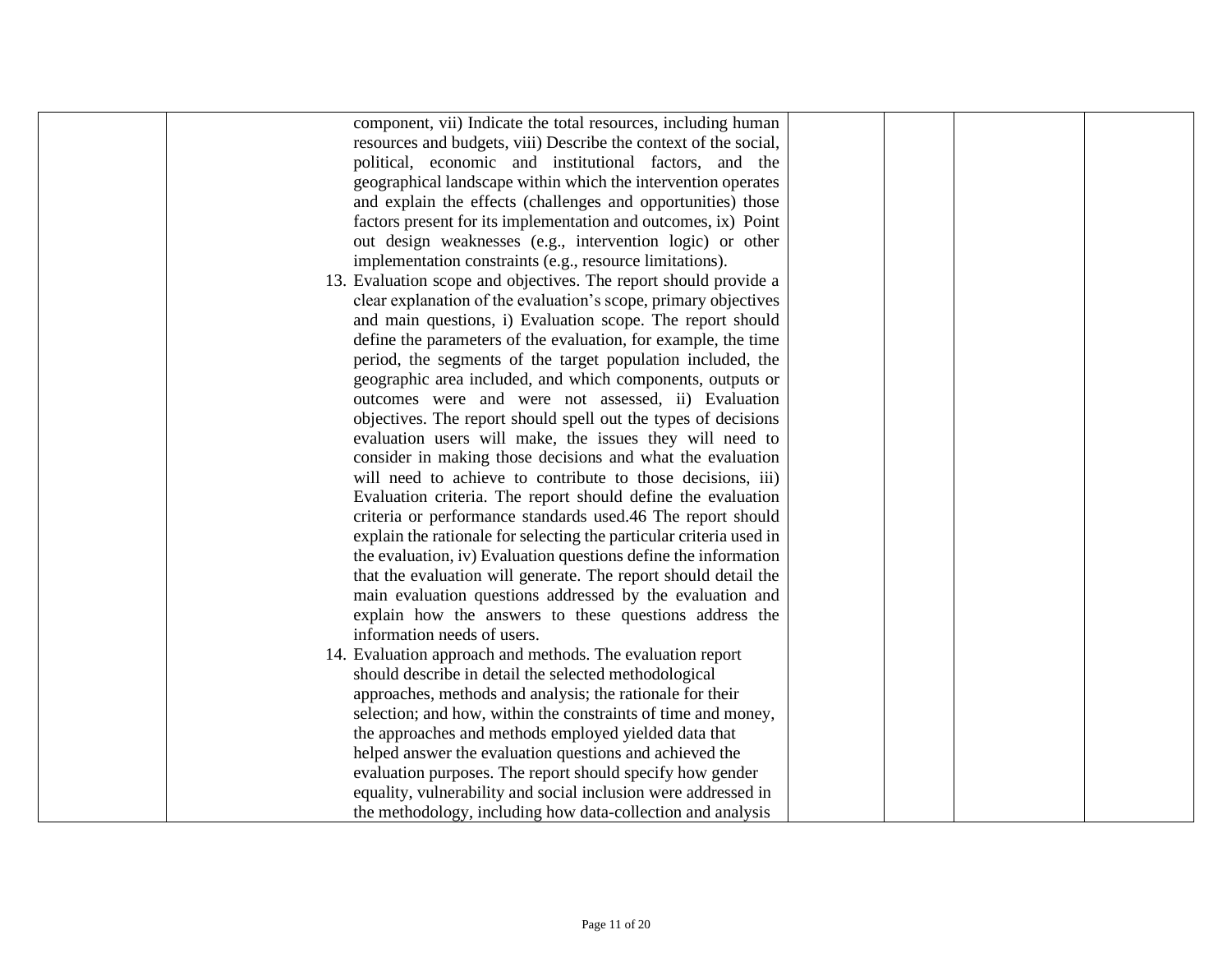| methods integrated gender considerations, use of                 |  |  |
|------------------------------------------------------------------|--|--|
| disaggregated data and outreach to diverse stakeholders'         |  |  |
| groups. The description should help the report users judge the   |  |  |
| merits of the methods used in the evaluation and the             |  |  |
| credibility of the findings, conclusions and recommendations.    |  |  |
| All aspects of the described methodology need to receive full    |  |  |
| treatment in the report. Some of the more detailed technical     |  |  |
| information may be contained in annexes to the report. The       |  |  |
| description on methodology should include discussion of i)       |  |  |
| Evaluation approach and ii) Data sources: the sources of         |  |  |
| information (documents reviewed and stakeholders) as well        |  |  |
| as the rationale for their selection and how the information     |  |  |
| obtained addressed the evaluation questions, iii) Sample and     |  |  |
| sampling frame. If a sample was used: the sample size and        |  |  |
| characteristics; the sample selection criteria (e.g., single     |  |  |
| women under age 45); the process for selecting the sample        |  |  |
| (e.g., random, purposive); if applicable, how comparison and     |  |  |
| treatment groups were assigned; and the extent to which the      |  |  |
| sample is representative of the entire target population,        |  |  |
| including discussion of the limitations of sample for            |  |  |
| generalizing results, iv) Data-collection procedures and         |  |  |
| instruments: methods or procedures used to collect data,         |  |  |
| including discussion of data-collection instruments (e.g.,       |  |  |
| interview protocols), their appropriateness for the data source, |  |  |
| and evidence of their reliability and validity, as well as       |  |  |
| gender-responsiveness, v) Performance standards:48 the           |  |  |
| standard or measure that will be used to evaluate performance    |  |  |
| relative to the evaluation questions (e.g., national or regional |  |  |
| indicators, rating scales), vi) Stakeholder participation in the |  |  |
| evaluation and how the level of involvement of both men and      |  |  |
| women contributed to the credibility of the evaluation and the   |  |  |
| results, vii) Ethical considerations: the measures taken to      |  |  |
| protect the rights and confidentiality of informants (see        |  |  |
| UNEG 'Ethical Guidelines for Evaluators' available at            |  |  |
| http://www.uneval.org/search/index.jsp?q=ethical+guidelines.     |  |  |
| ), viii) Background information on evaluators: the               |  |  |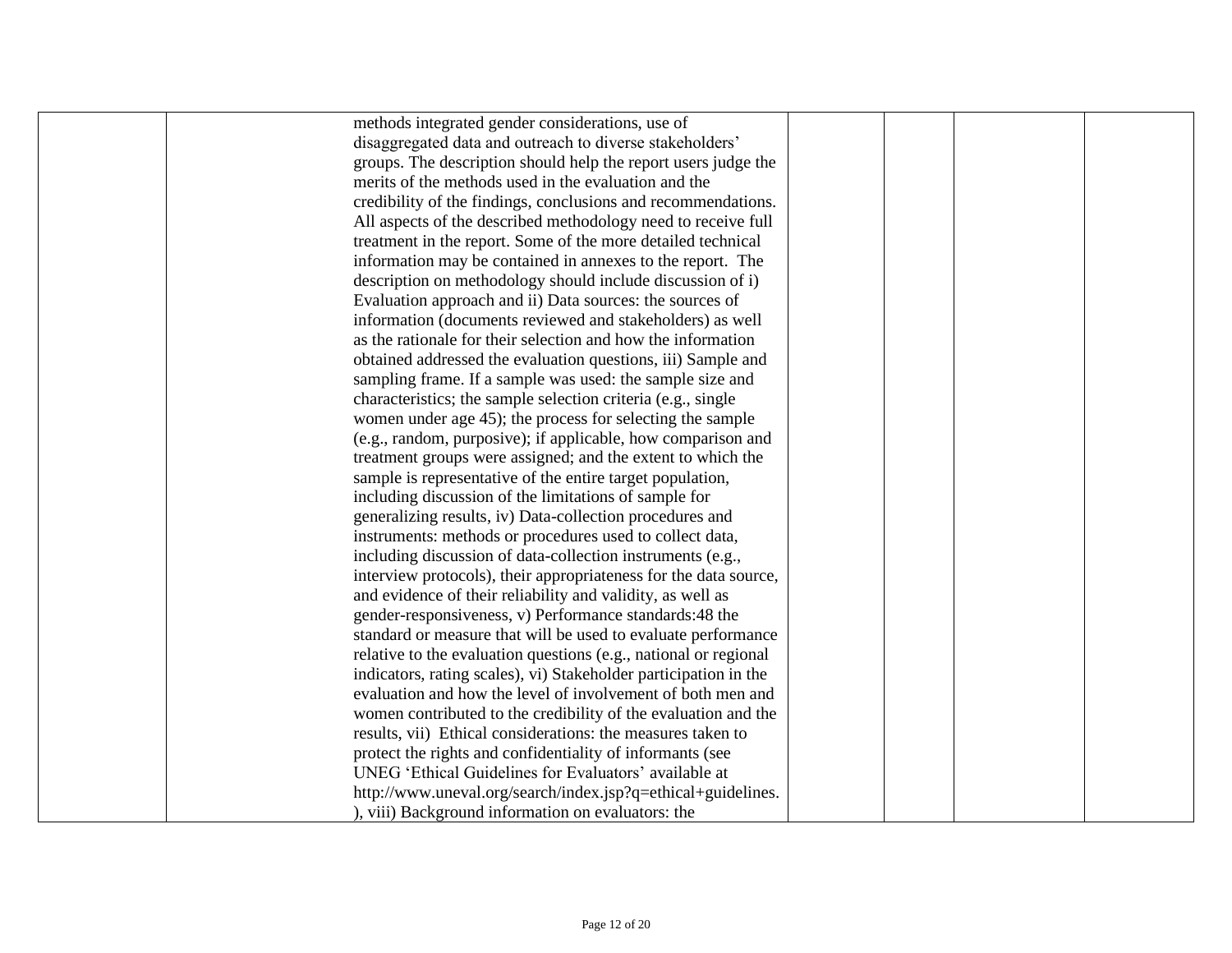| composition of the evaluation team, the background and skills     |  |  |
|-------------------------------------------------------------------|--|--|
| of team members, and the appropriateness of the technical         |  |  |
| skill mix, gender balance and geographical representation for     |  |  |
| the evaluation, ix) Major limitations of the methodology          |  |  |
| should be identified and openly discussed as to their             |  |  |
| implications for evaluation, as well as steps taken to mitigate   |  |  |
| those limitations.                                                |  |  |
| 15. Data analysis. The report should describe the procedures used |  |  |
| to analyse the data collected to answer the evaluation            |  |  |
| questions. It should detail the various steps and stages of       |  |  |
| analysis that were carried out, including the steps to confirm    |  |  |
| the accuracy of data and the results for different stakeholder    |  |  |
| groups (men and women, different social groups, etc.). The        |  |  |
| report also should discuss the appropriateness of the analyses    |  |  |
| to the evaluation questions. Potential weaknesses in the data     |  |  |
| analysis and gaps or limitations of the data should be discussed, |  |  |
| including their possible influence on the way findings may be     |  |  |
| interpreted and conclusions drawn.                                |  |  |
| 16. Findings should be presented as statements of fact that are   |  |  |
| based on analysis of the data. They should be structured around   |  |  |
| the evaluation questions so that report users can readily make    |  |  |
| the connection between what was asked and what was found.         |  |  |
| Variances between planned and actual results should be            |  |  |
| explained, as well as factors affecting the achievement of        |  |  |
| intended results. Assumptions or risks in the project or          |  |  |
| programme design that subsequently affected implementation        |  |  |
| should be discussed. Findings should reflect a gender analysis    |  |  |
| and cross-cutting issue questions.                                |  |  |
| 17. Conclusions should be comprehensive and balanced and          |  |  |
| highlight the strengths, weaknesses and outcomes of the           |  |  |
| intervention. They should be well substantiated by the            |  |  |
| evidence and logically connected to evaluation findings. They     |  |  |
| should respond to key evaluation questions and provide            |  |  |
| insights into the identification of and/or solutions to important |  |  |
| problems or issues pertinent to the decision-making of            |  |  |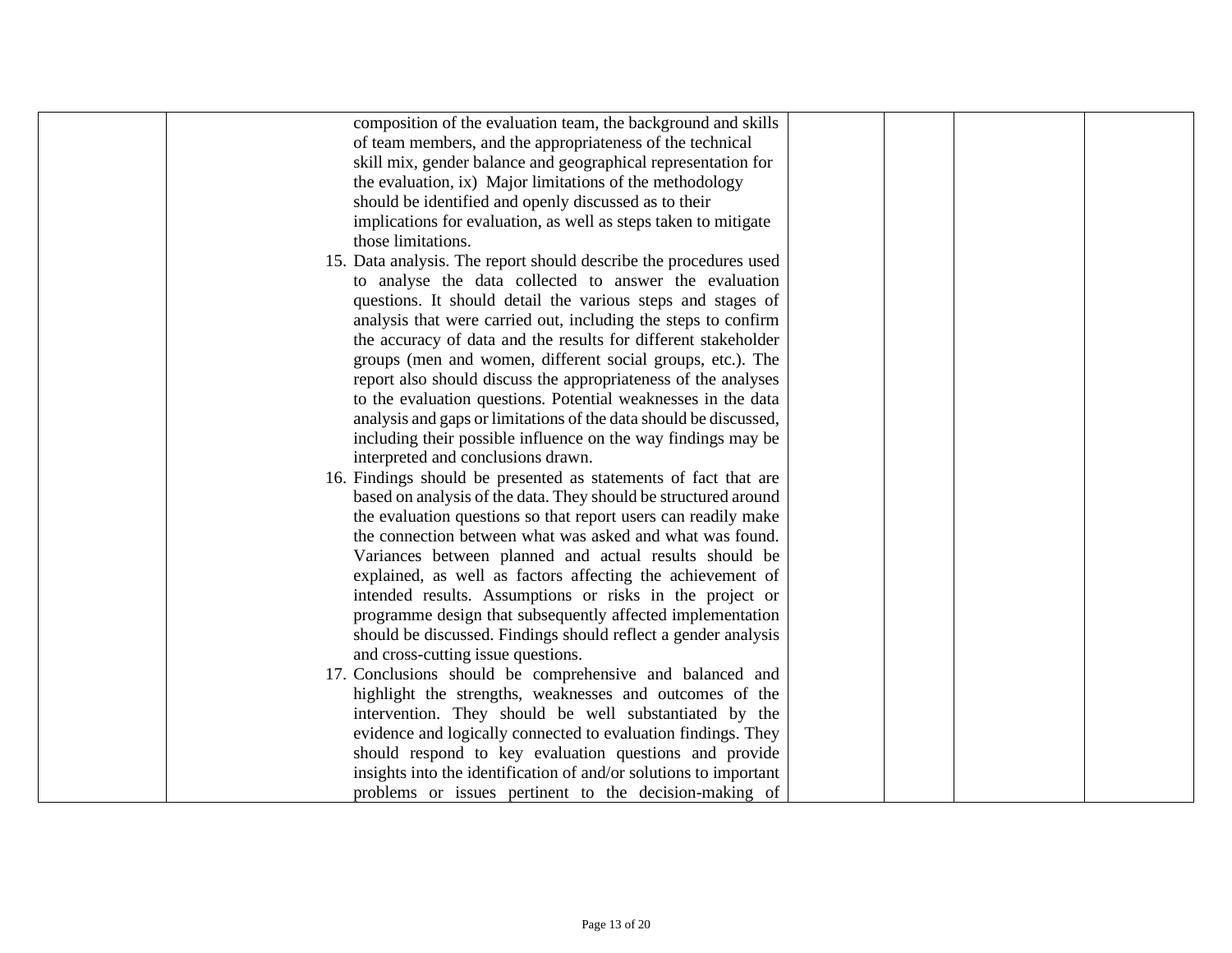| intended users, including issues in relation to gender equality   |  |  |
|-------------------------------------------------------------------|--|--|
| and women's empowerment.                                          |  |  |
| 18. Recommendations. The report should provide practical,         |  |  |
| actionable and feasible recommendations directed to the           |  |  |
| intended users of the report about what actions to take or        |  |  |
| decisions to make. Recommendations should be reasonable in        |  |  |
| number. The recommendations should be specifically                |  |  |
| supported by the evidence and linked to the findings and          |  |  |
| conclusions around key questions addressed by the evaluation.     |  |  |
| They should address sustainability of the initiative and          |  |  |
| comment on the adequacy of the project exit strategy, if          |  |  |
| applicable. Recommendations should also provide specific          |  |  |
| advice for future or similar projects or programming.             |  |  |
| Recommendations should also address any gender equality and       |  |  |
| women's empowerment issues and priorities for action to           |  |  |
| improve these aspects.                                            |  |  |
| 19. Lessons learned. The report should include discussion of      |  |  |
| lessons learned from the evaluation, that is, new knowledge       |  |  |
| gained from the particular circumstance (intervention, context    |  |  |
| outcomes, even about evaluation methods) that are applicable      |  |  |
| to a similar context. Lessons should be concise and based on      |  |  |
| specific evidence presented in the report.                        |  |  |
| 20. Report annexes. Suggested annexes should include the          |  |  |
| following to provide the report user with supplemental            |  |  |
| background and methodological details that enhance the            |  |  |
| credibility of the report should include i) TORs for the          |  |  |
| evaluation, ii) Additional methodology-related documentation,     |  |  |
| such as the evaluation matrix and data-collection instruments     |  |  |
| (questionnaires, interview guides, observation protocols, etc.)   |  |  |
| as appropriate, iii) List of individuals or groups interviewed or |  |  |
| consulted, and sites visited, if any, iv) List of supporting      |  |  |
| documents reviewed, v) Project or programme results model         |  |  |
| or results framework, vi) Summary tables of findings, such as     |  |  |
| tables displaying progress towards outputs, targets and goals     |  |  |
| relative to established indicators, vii) Code of conduct signed   |  |  |
| by evaluators.                                                    |  |  |
|                                                                   |  |  |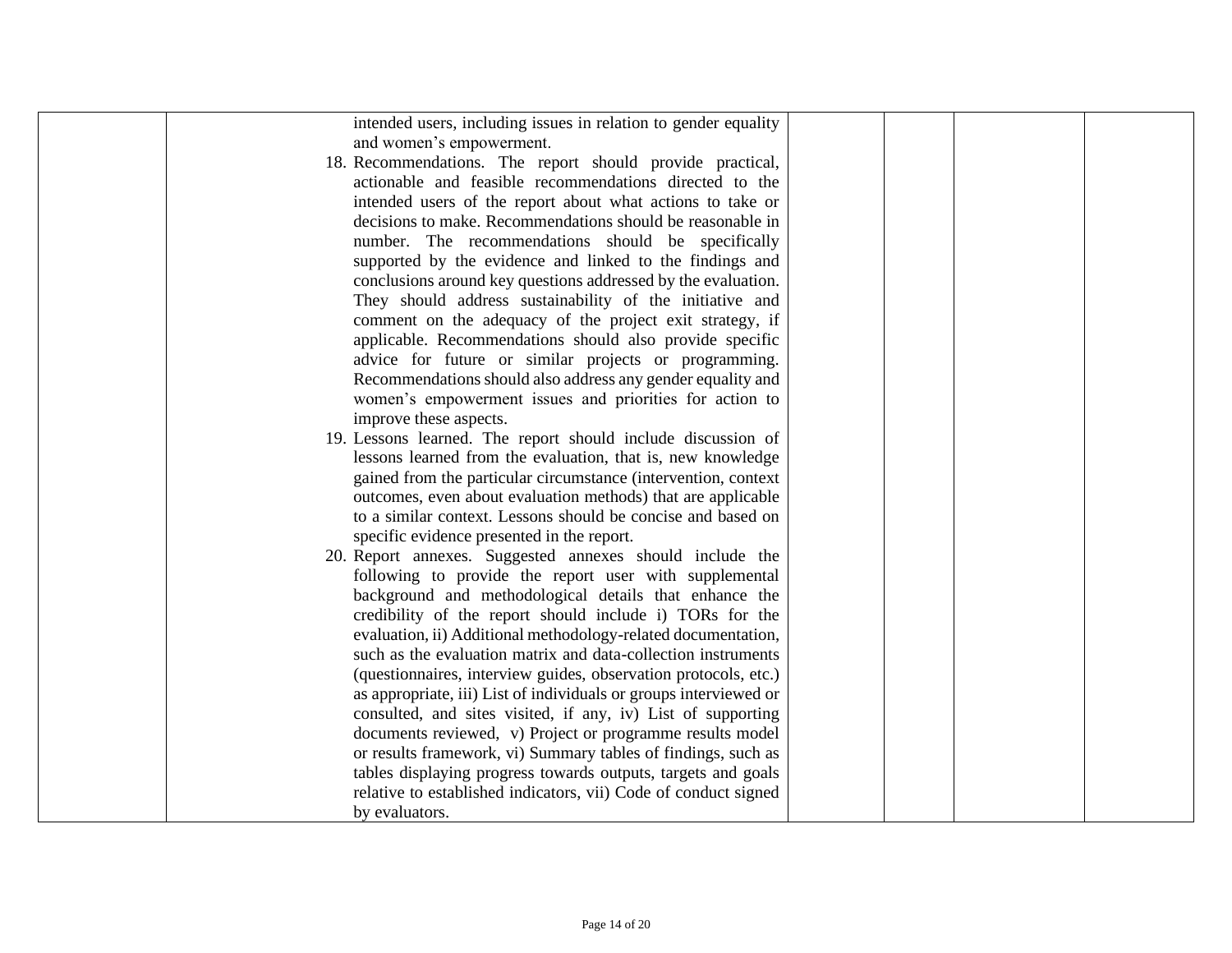| <b>Total</b> | ັ |  |  |
|--------------|---|--|--|
|              |   |  |  |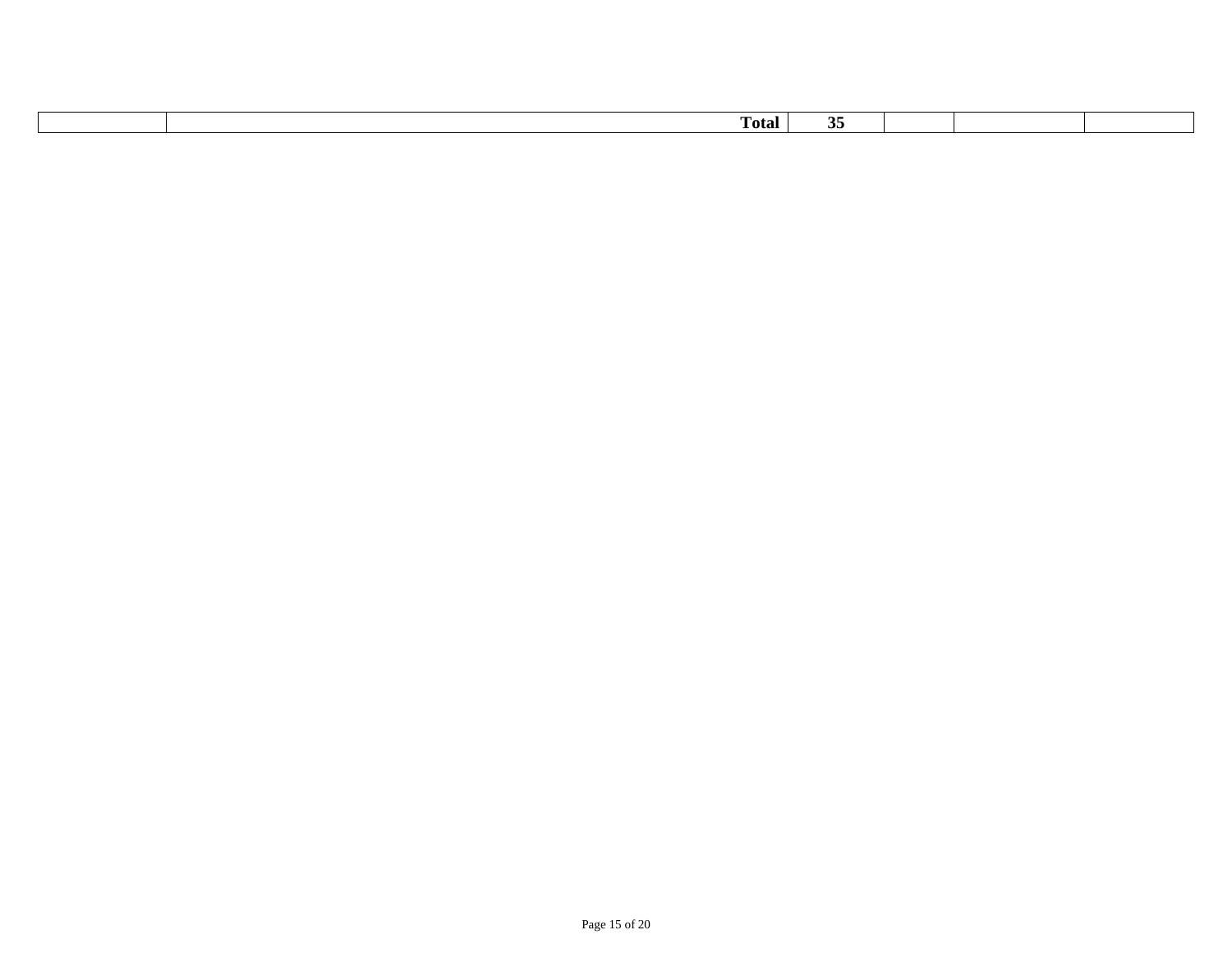#### **6.Evaluation team composition and required competencies**

The evaluation will be carried out by an international expert who will be responsible and accountable for all the deliverables.

### **7. Evaluation ethics**

Evaluation consultant will be held to the highest ethical standards and are required to sign a code of conduct upon acceptance of the assignment. UNDP evaluations are conducted in accordance with the principles outlined in the United Nations Evaluation Group (UNEG) 'Ethical Guidelines for Evaluations'.  $3$  The consultant must safeguard the rights and confidentiality of information providers, interviewees, and stakeholders through measures to ensure compliance with legal and other relevant codes governing collection of data and reporting on data. The consultant must also ensure security of collected information before and after the evaluation and protocols to ensure anonymity and confidentiality of sources of information where that is expected.

The information knowledge and data gathered in the evaluation process must also be solely used for the evaluation and not for other uses with the express authorization of UNDP and partners. The evaluators must be free and clear of perceived conflict of interest and interested consultants will not be considered if they were directly or substantively as an employee or consultant in the formulation of UNDP strategies and programmes. In this regard each of the consultant is mandatory to sign a code of conduct and an agreement before they start working with UNDP.

#### **8. Implementation arrangements**

The Evaluation Consultant will report to the Evaluation reference group composed of UN IESG, NIEC, UNSOM or member of other UNDP programme and projects who will support the evaluation and give comments and direction at key stages in the evaluation process, review the inception report and the evaluation report. An evaluation reference group ensures transparency in the evaluation process and strengthens the credibility of the evaluation results. Detailed comments will be provided to the evaluator within the agreed timeframe. The evaluator needs to show how he/she addressed the comments. The consultant will take responsibility, with assistance from UNDP, for conducting the meetings and the review, subject to advanced approval of the methodology submitted in the inception report. Project staff will not participate in the meetings between the consultant and the evaluation participants.

The UNDP Monitoring and Evaluation Specialist in UNDP Programme Oversight and Quality Assurance (POQA) will act as Evaluation Manager. He will be responsible for the oversight of the whole evaluation process and will provide technical guidance and ensure the independence of the evaluation process, and that policy is followed.

The final report will be approved by the evaluation commissioner.

**9. Time frame for the evaluation process**

The evaluation is expected to start in May 2021 for an estimated duration of 35 working days. During this period the consultant will carry out desk reviews, field work including focus group discussions, interviews, consultations, and report writing.

<sup>3</sup> Access at: http://www.unevaluation.org/document/detail/100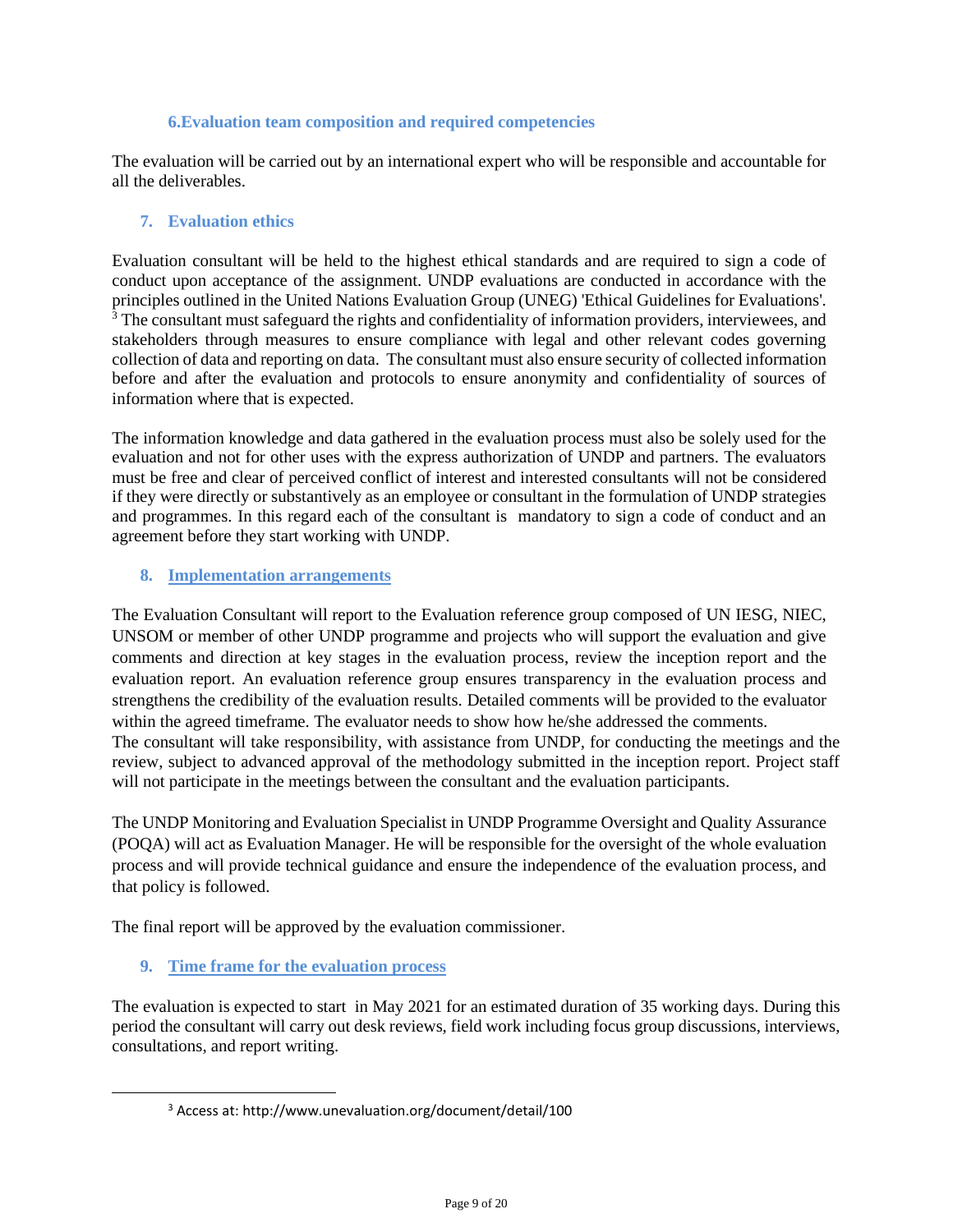## **G. Duty Station**

The consultancy will be home-based, and consultant shall set-up a schedule to engage with the project team through video conferencing or other remote communication tools.

### **10. Application submission process and criteria for selection**

## **Academic Qualifications:**

Master's degree in governance, political science or law, legislative studies, related fields, such as conflict studies, peace building, human rights, or other related field combined with capacity building work and institutional needs assessment. Beyond educations and experiences that shouldn't have directly or indirectly involved the development and implementation. Qualified candidates are expected to submit their CV with traceable referees. Please note that UNDP has the right to ask for pervious work sample if needed in the recruitment process.

## **Experience:**

- At least 10 years of professional experience in areas of Results-Based Programme Evaluation and Quality Assurance. A strong record in designing and leading assessments/evaluations.
- Proven experience in conducting evaluations at programme and/or outcome levels in related fields with international organizations or UNDP projects; previous experience in undertaking evaluations of government executed projects, in particular, for electoral assistance projects.
- Technical expertise, including working experience in developing countries, in the field of governance including both local and international, public administration, conflict management and peacebuilding
- Extensive conceptual and methodological skills and experience in applying qualitative and quantitative research/ evaluation methods.
- Experience in gender analysis and mainstreaming in evaluation or research activities
- Experience in other cross-cutting areas such as disability issues, rights-based approach, and capacity development.
- Excellent analytical and drafting skills; and IT literate, especially in Microsoft Package
- Experience of programme formulation, monitoring and evaluation

### **Corporate Competencies:**

- Demonstrates integrity by modelling the UNs values and ethical standards.
- Demonstrates professional competence and is conscientious and efficient in meeting commitments, observing deadlines and achieving results.
- Promotes the vision, mission and strategic goals of the UN/UNDP
- Displays cultural, gender, religion, race, nationality and age sensitivity and adaptability with a demonstrated ability to work in a multidisciplinary team.

### **Functional Competencies:**

- Familiarity with the UN System and mandates,
- Ability to work with minimal supervision, taking own initiative and control to implement tasks
- Knowledge of issues concerning institutional/capacity assessment and organization development,
- Thorough knowledge of results-based management and strategic planning processes.
- Excellent communication skills (written and spoken English); good presentation skills (good public speaker); Excellent interpersonal skills and the ability to communicate with policy makers and counterparts.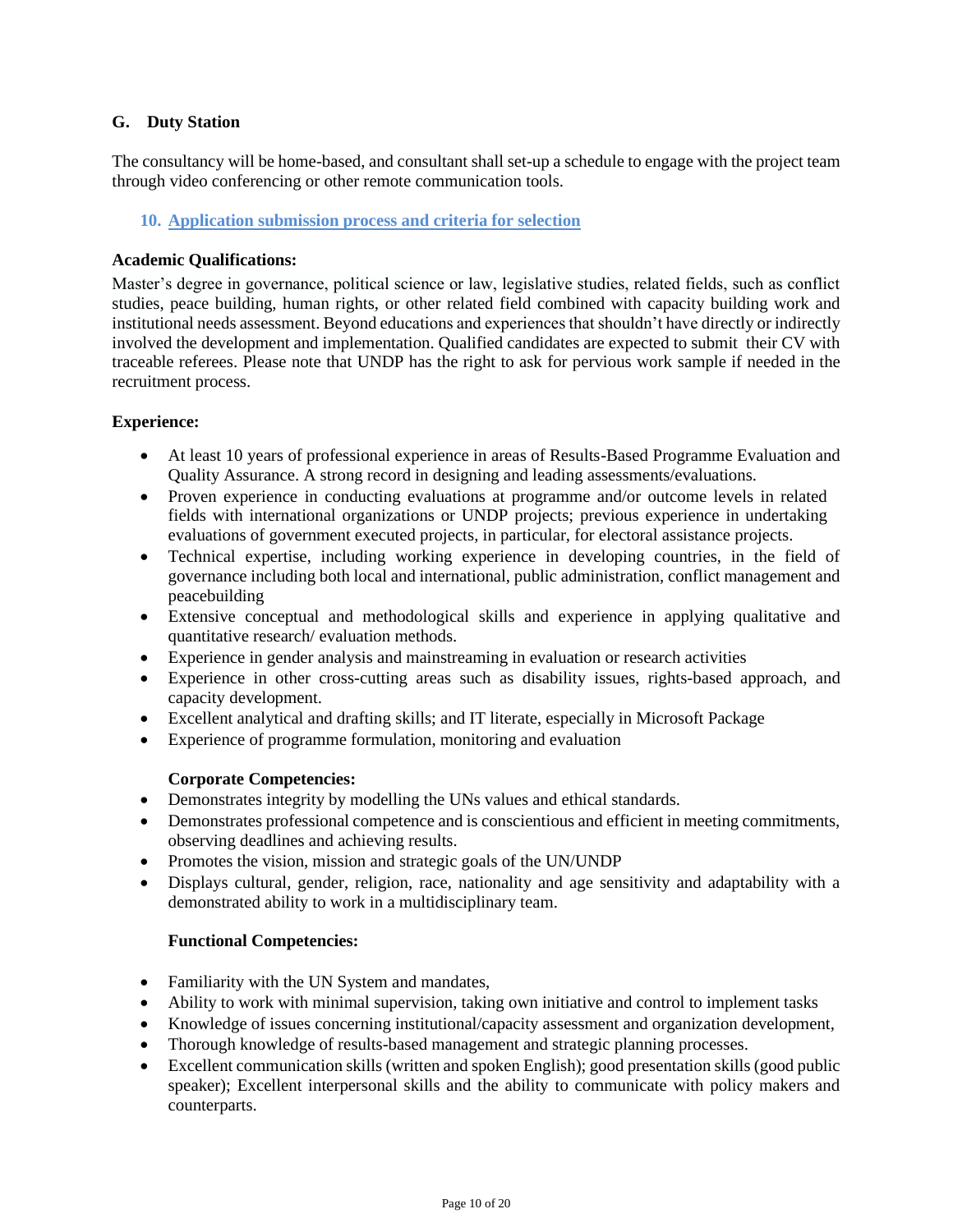- Ability to deal with multi-stakeholder groups.
- Strong interpersonal and managerial skills, ability to work with people from different backgrounds and evidence of delivering good quality assessment and research products in a timely manner.

## **11. TOR Annexes**

These provide links to supporting background documents and more detailed guidelines on evaluation in UNDP:

- Intervention results framework and theory of change.
- Key stakeholders and partners.
- Documents to be reviewed and consulted.
- Evaluation matrix template.
- [Inception Report Content Outline](http://web.undp.org/evaluation/guideline/documents/Template/section-4/Sec%204%20Template%204%20Evaluation%20Inception%20report%20content%20outline.docx)
- Outline of the evaluation report format.
- Code of conduct forms.
- Evaluation Report Quality Criteria Checklist (will be provided by UNDP)

All relevant documentation and literature will be given to the consultants in soft copy once the evaluation begins, including the following:

### **Project Documents**

- Initial Project Document and amendments of project document
- AWPs for year 2018, 2019, 2020 and 2021
- Annual Progress reports for year 2018, 2019 and 2020
- MPTF HQ progress reports for year 2018, 2019 and 2020\
- Project monitoring reports including TPM reports, spot checks and
- Audit Reports
- Project board and donors meeting minutes
- IESG newsletters for year 2018, 2019, 2020 and 2021
- MPTF HQ newsletters for year 2018, 2019, 2020 and 2021
- UNCT annual reports
- UNDP Evaluation Guidelines 2019.

#### **List of stakeholders and relevant institutions with contact details will be provided**

- IESG (staff to be interviewed 15 approx.)
- UNDP (staff to be interviewed 8 approx.)
- UNSOM/PAMG (staff to be interviewed 3 approx.)
- NIEC (staff to be interviewed 10 approx.)
- DONORS (staff to be interviewed 7 approx.)

### **Documents produced by donors and counterparts**

#### **Federal Government of Somalia:**

- NIEC Strategic Plan (2017-2021)
- Somali National Development Plan (2017 2019)
- Any other relevant documents that is required